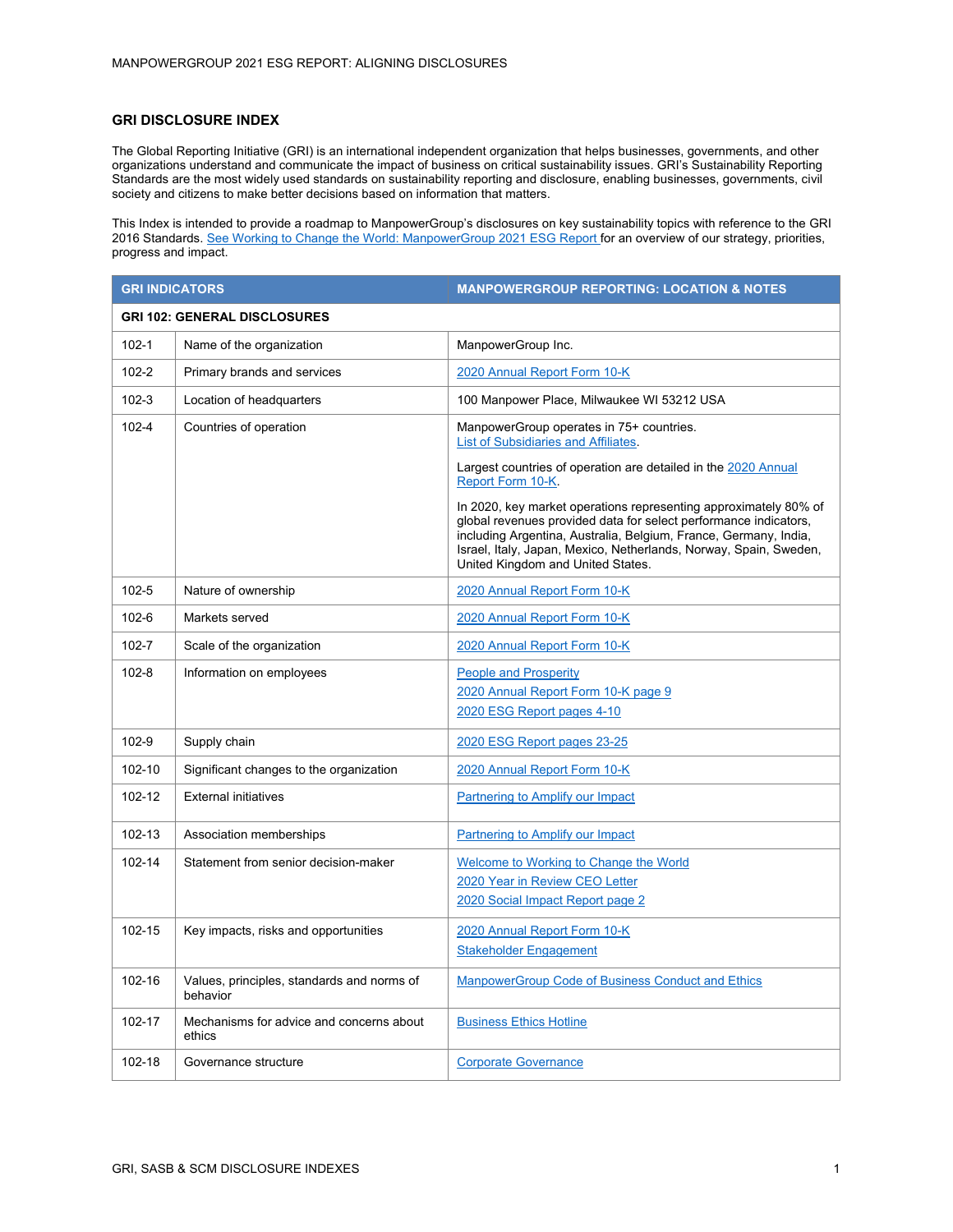|                                     | <b>GRI INDICATORS</b>                                                             | <b>MANPOWERGROUP REPORTING: LOCATION &amp; NOTES</b>                                                                                                                                                                                                                                       |
|-------------------------------------|-----------------------------------------------------------------------------------|--------------------------------------------------------------------------------------------------------------------------------------------------------------------------------------------------------------------------------------------------------------------------------------------|
| 102-20                              | Executive level responsibility for ESG topics                                     | ManpowerGroup's ESG Steering Committee is comprised of the<br>Chief Financial Officer, Chief People & Culture Officer and General<br>Counsel and led by the Chief Communications & Sustainability<br>Officer                                                                               |
|                                     |                                                                                   | <b>Principles of Governance</b>                                                                                                                                                                                                                                                            |
| 102-43                              | Approach to stakeholder engagement                                                | <b>Stakeholder Engagement</b>                                                                                                                                                                                                                                                              |
| 102-45                              | Entities included in consolidated financial<br>statements                         | 2020 Annual Report Form 10-K                                                                                                                                                                                                                                                               |
| 102-46                              | Defining report content and topic boundaries                                      | We conduct a periodic review of stakeholder concerns, changes in<br>the regulatory environment, World of Work trends, and competitor<br>reporting. We then prioritize reporting topics based on their<br>relevance to our strategic business objectives and importance to<br>stakeholders. |
|                                     |                                                                                   | <b>Stakeholder Engagement</b>                                                                                                                                                                                                                                                              |
|                                     |                                                                                   | Reporting includes activities both inside and outside of our<br>organization.                                                                                                                                                                                                              |
| 102-47                              | Relevant topics identified                                                        | <b>Stakeholder Engagement</b>                                                                                                                                                                                                                                                              |
| 102-48                              | Restatements of information                                                       | None                                                                                                                                                                                                                                                                                       |
| 102-49                              | Changes from previous reporting period                                            | None                                                                                                                                                                                                                                                                                       |
| 102-50                              | Reporting period                                                                  | Performance indicator data is reported for the 2020 calendar year.<br>All other information is inclusive of activities through June 30, 2021.                                                                                                                                              |
| 102-51                              | Date of most recent previous report                                               | <b>July 2020</b>                                                                                                                                                                                                                                                                           |
| 102-52                              | Reporting cycle                                                                   | Annual                                                                                                                                                                                                                                                                                     |
| 102-53                              | Contact point for questions regarding the<br>report                               | JoAnn Strickon, Global Corporate Sustainability Manager<br>joann.strickon@manpowergroup.com                                                                                                                                                                                                |
| 102-54                              | Claims of reporting in accordance with GRI<br>standards                           | We use the GRI standards to inform our ESG reporting.                                                                                                                                                                                                                                      |
| 102-56                              | External assurance                                                                | Financial reporting has been assured by an external auditor.                                                                                                                                                                                                                               |
| <b>GRI 103: MANAGEMENT APPROACH</b> |                                                                                   |                                                                                                                                                                                                                                                                                            |
| $103 - 1$                           | Explanation of material topics                                                    | The introduction to each section of our 2020 ESG Report explains<br>the relevance of each material topic to our business and our<br>stakeholders.                                                                                                                                          |
| $103 - 2$                           | Management approach                                                               | Management approach for each material topic is included within<br>each section of the 2020 ESG Report.                                                                                                                                                                                     |
|                                     | <b>GRI 201: ECONOMIC PERFORMANCE</b>                                              |                                                                                                                                                                                                                                                                                            |
| $201 - 1$                           | Direct economic value generated and<br>distributed                                | 2020 Annual Report Form 10-K                                                                                                                                                                                                                                                               |
| $201 - 2$                           | Financial implications and other risks and<br>opportunities due to climate change | Climate-related risks and opportunities are disclosed in our annual<br>response to CDP, which are publicly available on the CDP site and<br>our corporate website.                                                                                                                         |
|                                     | <b>GRI 203: INDIRECT ECONOMIC IMPACTS</b>                                         |                                                                                                                                                                                                                                                                                            |
| 203-2                               | Significant indirect economic impacts                                             | <b>People and Prosperity</b><br>2020 Performance Data<br>2020 ESG Report pages 4-10, 14-16                                                                                                                                                                                                 |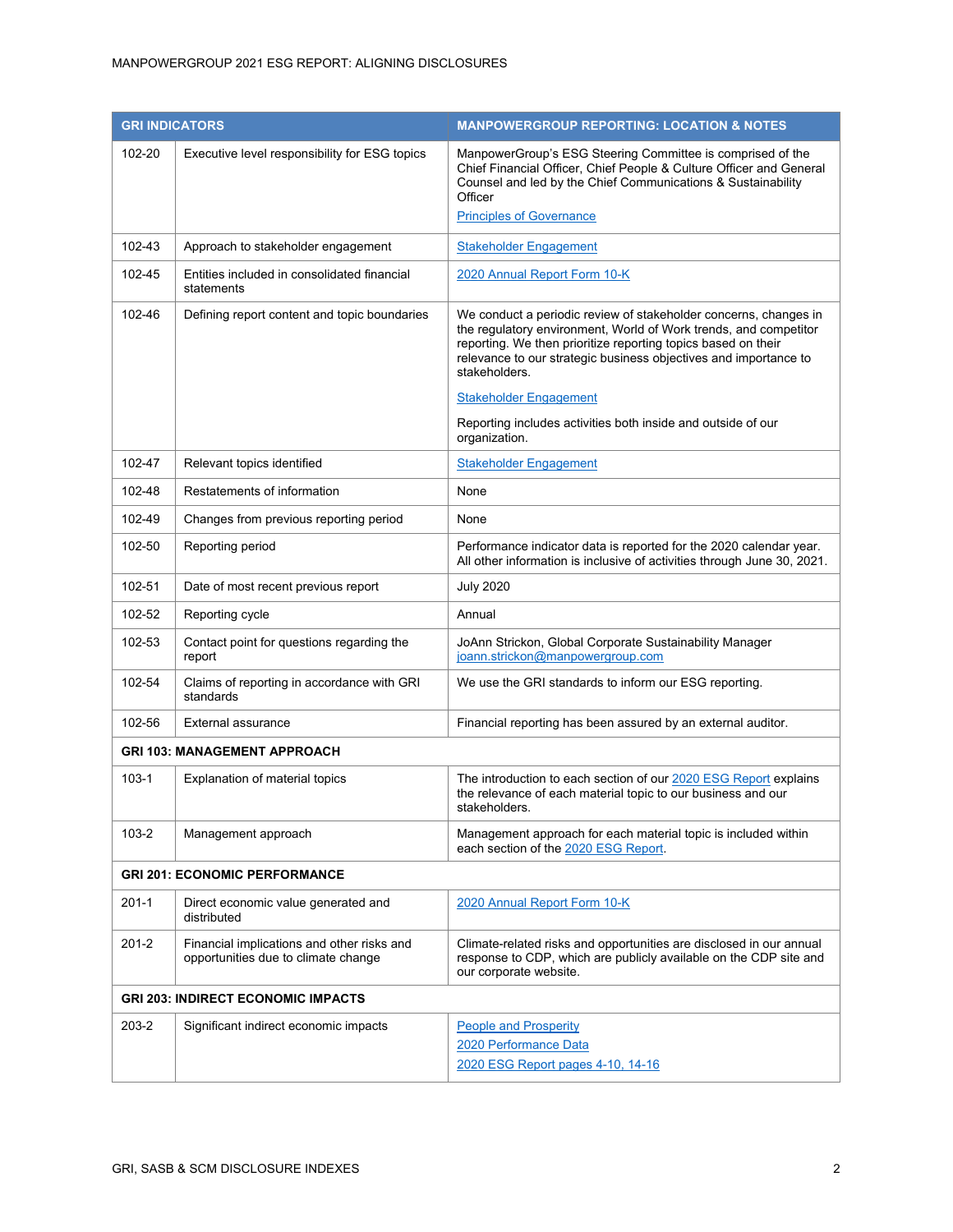| <b>GRI INDICATORS</b>           |                                                                           | <b>MANPOWERGROUP REPORTING: LOCATION &amp; NOTES</b>                                                                                                                      |  |
|---------------------------------|---------------------------------------------------------------------------|---------------------------------------------------------------------------------------------------------------------------------------------------------------------------|--|
| <b>GRI 205: ANTI-CORRUPTION</b> |                                                                           |                                                                                                                                                                           |  |
| $205 - 1$                       | Operations assessed for risks related to<br>corruption                    | ManpowerGroup's global Audit Advisory Services team performs an<br>annual Country Risk Profile Analysis, including corruption risk,<br>across all countries of operation. |  |
| $205 - 2$                       | Communication and training on anti-<br>corruption policies and procedures | 2020 Performance Data<br>2020 ESG Report pages 17-19                                                                                                                      |  |
| 205-3                           | Confirmed incidents of corruption and actions<br>taken                    | In 2020, there were no confirmed incidents of corruption.                                                                                                                 |  |
|                                 | GRI 302: ENERGY                                                           |                                                                                                                                                                           |  |
| $302 - 1$                       | Energy consumption within the organization                                | <b>Planet</b><br>2020 Performance Data<br>2020 ESG Report pages 26-29                                                                                                     |  |
| $302 - 3$                       | Energy intensity                                                          | 2020 Performance Data                                                                                                                                                     |  |
| 302-4                           | Reduction of energy consumption                                           | <b>Planet</b><br>2020 Performance Data<br>2020 ESG Report page 26-29                                                                                                      |  |
| <b>GRI 305: EMISSIONS</b>       |                                                                           |                                                                                                                                                                           |  |
| $305 - 1$                       | Direct (Scope 1) GHG emissions                                            | <b>Planet</b><br>2020 Performance Data<br>2020 ESG Report page 26-29                                                                                                      |  |
| $305 - 2$                       | Energy indirect (Scope 2) GHG emissions                                   | <b>Planet</b><br>2020 Performance Data<br>2020 ESG Report page 26-29                                                                                                      |  |
| $305 - 3$                       | Other indirect (Scope 3) GHG emissions                                    | <b>Planet</b><br>2020 Performance Data<br>2020 ESG Report page 26-29                                                                                                      |  |
| 305-4                           | GHG emissions intensity                                                   | 2020 Performance Data                                                                                                                                                     |  |
| 305-5                           | Reduction of GHG emissions                                                | <b>Planet</b><br>2020 Performance Data<br>2020 ESG Report page 26-29                                                                                                      |  |
| <b>GRI 401: EMPLOYMENT</b>      |                                                                           |                                                                                                                                                                           |  |
| $401 - 1$                       | Employee hires and turnover                                               | 2020 Performance Data<br>2020 Annual Report Form 10-K page 9<br>2020 ESG Report pages 4-10                                                                                |  |
| $401 - 3$                       | Parental leave                                                            | 2020 ESG Report pages 4-10                                                                                                                                                |  |
|                                 | Employee engagement                                                       | 2020 Performance Data<br>2020 ESG Report pages 4-10                                                                                                                       |  |
|                                 | <b>GRI 403: HEALTH AND SAFETY</b>                                         |                                                                                                                                                                           |  |
| $403 - 1$                       | Occupational health and safety management<br>system                       | 2020 Performance Data<br>2020 ESG Report pages 11-13                                                                                                                      |  |
| 403-2                           | Hazard identification and risk assessment                                 | 2020 Social Impact Report                                                                                                                                                 |  |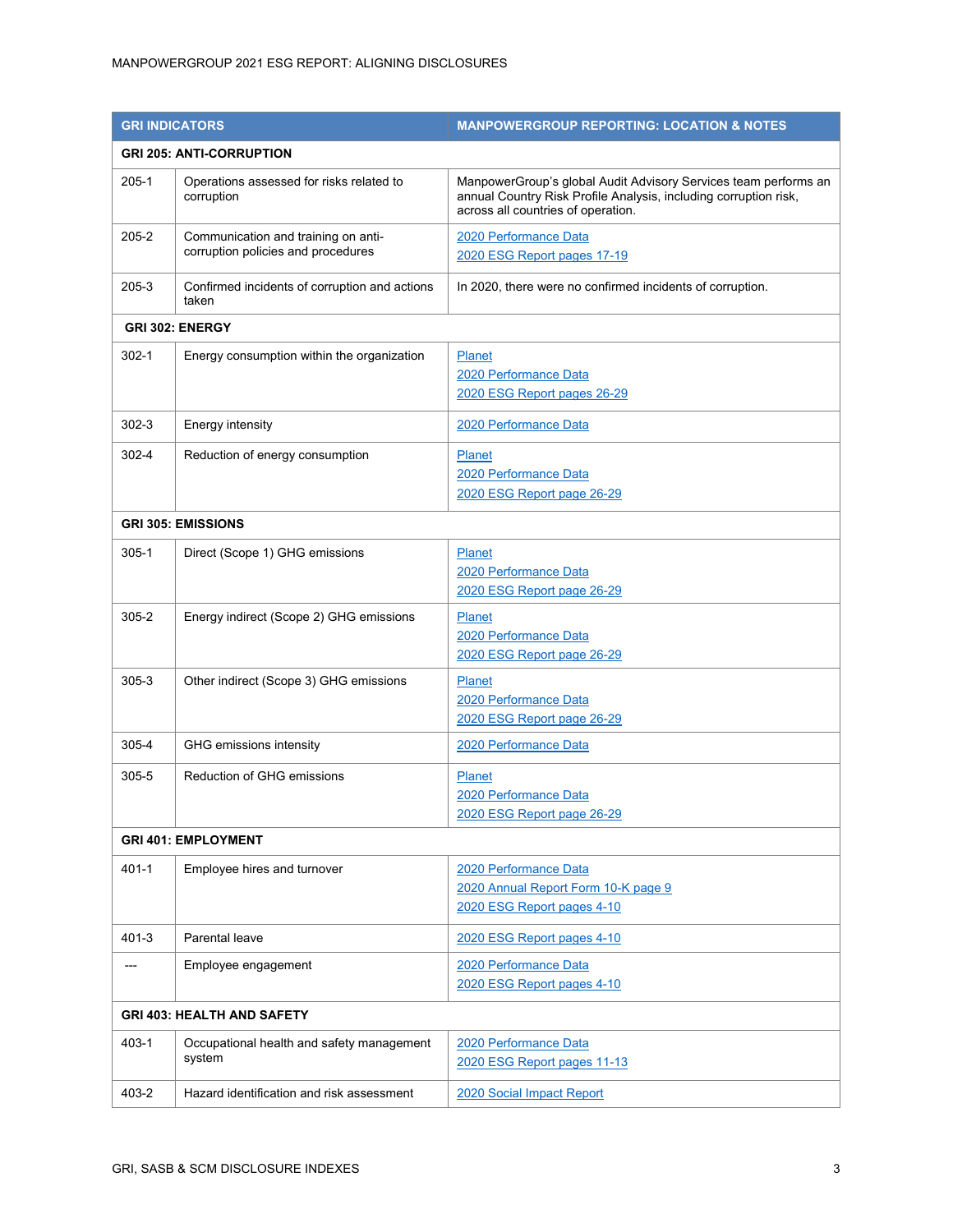## MANPOWERGROUP 2021 ESG REPORT: ALIGNING DISCLOSURES

| <b>GRI INDICATORS</b>                   |                                                                                                                      | <b>MANPOWERGROUP REPORTING: LOCATION &amp; NOTES</b>                                                                                                                                                                                                   |  |
|-----------------------------------------|----------------------------------------------------------------------------------------------------------------------|--------------------------------------------------------------------------------------------------------------------------------------------------------------------------------------------------------------------------------------------------------|--|
| 403-5                                   | Worker training on health and safety                                                                                 | 2020 Social Impact Report<br>2020 ESG Report pages 11-13                                                                                                                                                                                               |  |
| 403-6                                   | Promotion of employee health                                                                                         | <b>People and Prosperity</b><br>2020 Social Impact Report                                                                                                                                                                                              |  |
| 403-7                                   | Prevention and mitigation of occupational<br>health and safety impacts directly related to<br>business relationships | <b>People and Prosperity</b><br>2020 Social Impact Report                                                                                                                                                                                              |  |
| 403-9                                   | Work-related injuries                                                                                                | 2020 Performance Data                                                                                                                                                                                                                                  |  |
|                                         | <b>GRI 404: TRAINING AND EDUCATION</b>                                                                               |                                                                                                                                                                                                                                                        |  |
| 404-1                                   | Average hours of training per year per<br>employee                                                                   | <b>People and Prosperity</b><br>2020 Performance Data                                                                                                                                                                                                  |  |
| $404 - 2$                               | Programs for upskilling and career<br>management                                                                     | <b>People and Prosperity</b><br>2020 Social Impact Report<br>2020 ESG Report pages 4-10                                                                                                                                                                |  |
|                                         | <b>GRI 405: DIVERSITY AND EQUAL OPPORTUNITY</b>                                                                      |                                                                                                                                                                                                                                                        |  |
| 405-1                                   | Diversity of governance bodies and<br>employees                                                                      | 2020 Annual Report Form 10-K page 9<br>2021 Proxy Statement pages 7-9<br><b>People and Prosperity</b><br>2020 Performance Data                                                                                                                         |  |
| 405-2                                   | Ratio of remuneration of women to men                                                                                | <b>People and Prosperity</b>                                                                                                                                                                                                                           |  |
| <b>GRI 406: NONDISCRIMINATION</b>       |                                                                                                                      |                                                                                                                                                                                                                                                        |  |
| 406-1                                   | Incidents of discrimination and corrective<br>actions taken                                                          | As stated in our Code of Business Conduct and Ethics, we<br>encourage all employees to report concerns to their managers or<br>through our Ethics Hotline.                                                                                             |  |
|                                         |                                                                                                                      | All allegations of harassment or discrimination are thoroughly<br>investigated and action is taken at the most appropriate level.<br>Allegations received through the Ethics Hotline are reported to the<br>Audit Committee of the Board of Directors. |  |
|                                         |                                                                                                                      | We do not require employees to take sexual harassment claims to<br>private arbitration.                                                                                                                                                                |  |
| <b>GRI 412: HUMAN RIGHTS ASSESSMENT</b> |                                                                                                                      |                                                                                                                                                                                                                                                        |  |
| 412-2                                   | Employee training on human rights policies or<br>procedures relevant to our operations                               | 2020 ESG Report pages 14-16                                                                                                                                                                                                                            |  |
| $412 - 1$                               | Human rights reviews / impact assessment                                                                             | 2020 ESG Report pages 14-16                                                                                                                                                                                                                            |  |
| 412-3                                   | Significant agreements or contracts that<br>include human rights clauses                                             | 2020 ESG Report pages 23-25                                                                                                                                                                                                                            |  |
|                                         | <b>GRI 413: LOCAL COMMUNITIES</b>                                                                                    |                                                                                                                                                                                                                                                        |  |
| $413 - 1$                               | Operations with local community engagement<br>and development programs                                               | <b>People and Prosperity</b><br>2020 Social Impact Report<br>2020 ESG Report pages 9, 16, 25<br>Work to Change the World                                                                                                                               |  |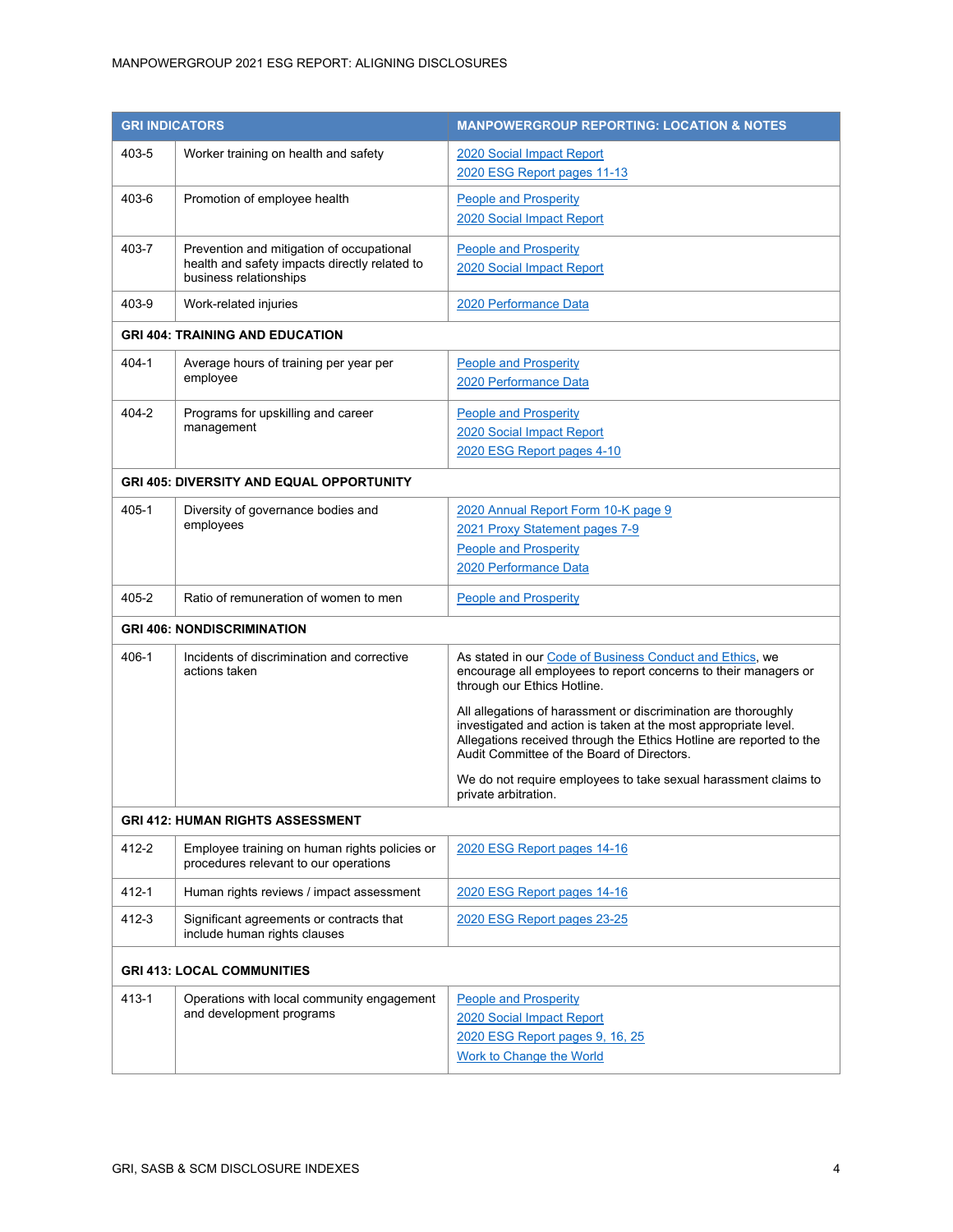| <b>GRI INDICATORS</b>            |                                                                                                   | <b>MANPOWERGROUP REPORTING: LOCATION &amp; NOTES</b>                                                                                                                                                                  |
|----------------------------------|---------------------------------------------------------------------------------------------------|-----------------------------------------------------------------------------------------------------------------------------------------------------------------------------------------------------------------------|
| <b>GRI 415: PUBLIC POLICY</b>    |                                                                                                   |                                                                                                                                                                                                                       |
| 415-1                            | Political contributions                                                                           | The use of company funds for political contributions is strictly<br>prohibited by the ManpowerGroup Code of Business Conduct and<br><b>Fthics</b><br>In 2020 Manpower Group did not make any political contributions. |
| <b>GRI 418: CUSTOMER PRIVACY</b> |                                                                                                   |                                                                                                                                                                                                                       |
| 418-1                            | Substantiated complaints regarding breaches<br>of customer privacy and losses of customer<br>data | 2020 Annual Report Form 10-K                                                                                                                                                                                          |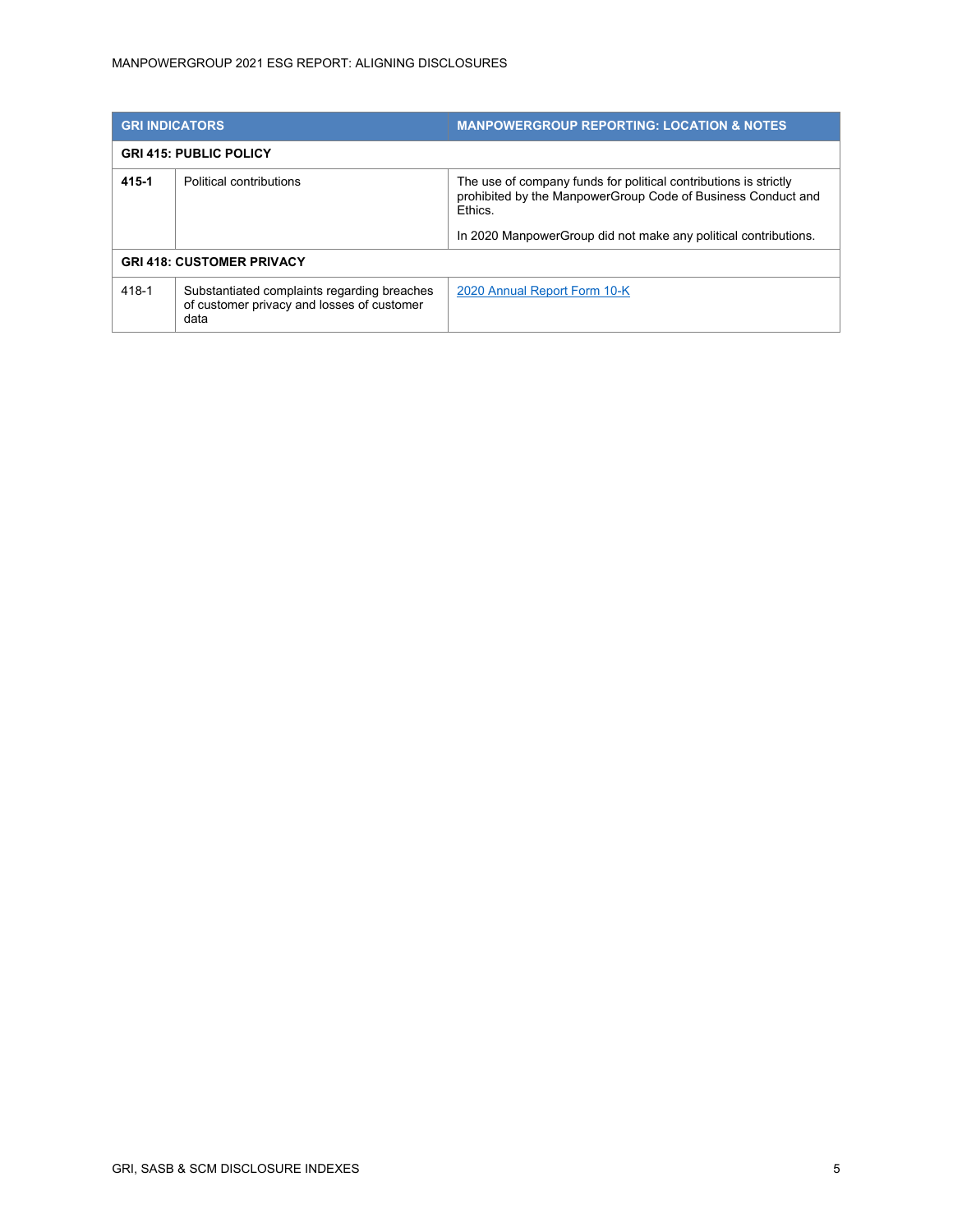## **SASB DISCLOSURE INDEX**

The Sustainability Accounting Standards Board (SASB) is a nonprofit focused on helping companies identify and publicly disclose the financially material sustainability topics that matter most to their investors. SASB has developed industry-specific reporting recommendations, including accounting and activity metrics, to guide businesses' public reporting.

This Index is intended to provide a roadmap to ManpowerGroup's disclosures on the topics identified in the SASB Professional & Commercial Services Sustainability Accounting Standard Version 2018-10. <u>See Working to Change the World: ManpowerGroup</u> [2021 ESG Report fo](https://library.manpowergroup.eu/story/working-to-change-the-world-2021/page/1)r an overview of our strategy, priorities, progress and impact.

| <b>ACCOUNTING METRICS</b>                   |                                                                                                                                                                                                     | <b>MANPOWERGROUP REPORTING: LOCATION &amp; NOTES</b>                                                                                                                                                                                                                                                                                                                                                                                                                          |  |
|---------------------------------------------|-----------------------------------------------------------------------------------------------------------------------------------------------------------------------------------------------------|-------------------------------------------------------------------------------------------------------------------------------------------------------------------------------------------------------------------------------------------------------------------------------------------------------------------------------------------------------------------------------------------------------------------------------------------------------------------------------|--|
| <b>DATA SECURITY</b>                        |                                                                                                                                                                                                     |                                                                                                                                                                                                                                                                                                                                                                                                                                                                               |  |
| SV-PS-230a.1                                | Description of approach to identifying and<br>addressing data security risks                                                                                                                        | 2020 ESG Report pages 20-22                                                                                                                                                                                                                                                                                                                                                                                                                                                   |  |
| SV-PS-230a.2                                | Description of policies and practices relating<br>to collection, usage, and retention of customer<br>information                                                                                    | <b>ManpowerGroup Global Privacy Notice</b>                                                                                                                                                                                                                                                                                                                                                                                                                                    |  |
| SV-PS-230a.3                                | (1) Number of data breaches, (2) percentage<br>involving customers' confidential business<br>information (CBI) or personally identifiable<br>information (PII), (3) number of customers<br>affected | As reported in the 2020 Annual Report Form 10-K, we have<br>experienced 3 data security breaches resulting from<br>unauthorized access to our systems and other fraudulent<br>activities, such as social engineering. These breaches<br>affected 1 client, however none of the incidents involved<br>confidential business information or personally identifiable<br>information. None of the incidents have had a material<br>impact on our operations or financial results. |  |
| <b>WORKFORCE DIVERSITY &amp; ENGAGEMENT</b> |                                                                                                                                                                                                     |                                                                                                                                                                                                                                                                                                                                                                                                                                                                               |  |
| SV-PS-330a.1                                | Percentage of gender and racial/ethnic group<br>representation for (1) executive management<br>and (2) all other employees                                                                          | 2020 Performance Data                                                                                                                                                                                                                                                                                                                                                                                                                                                         |  |
| SV-PS-330a.2                                | (1) Voluntary and (2) involuntary turnover rate<br>for employees                                                                                                                                    | 2020 Performance Data                                                                                                                                                                                                                                                                                                                                                                                                                                                         |  |
| SV-PS-330a.3                                | Employee engagement as a percentage                                                                                                                                                                 | 2020 Performance Data                                                                                                                                                                                                                                                                                                                                                                                                                                                         |  |
| <b>PROFESSIONAL INTEGRITY</b>               |                                                                                                                                                                                                     |                                                                                                                                                                                                                                                                                                                                                                                                                                                                               |  |
| SV-PS-510a.1                                | Description of approach to ensuring<br>professional integrity                                                                                                                                       | 2020 ESG Report pages 17-19                                                                                                                                                                                                                                                                                                                                                                                                                                                   |  |
| SV-PS-510a.2                                | Total amount of monetary losses as a result<br>of legal proceedings associated with<br>professional integrity                                                                                       | $\Omega$                                                                                                                                                                                                                                                                                                                                                                                                                                                                      |  |
| <b>ACTIVITY METRICS</b>                     |                                                                                                                                                                                                     |                                                                                                                                                                                                                                                                                                                                                                                                                                                                               |  |
| SV-PS-000.A                                 | Number of employees by: (1) full-time and<br>part-time, (2) temporary, and (3) contract                                                                                                             | We had approximately 25,000 full-time equivalent<br>employees as of December 31, 2020. On average, we<br>place 600,000 associates on temporary or project-based<br>assignments with clients every day.                                                                                                                                                                                                                                                                        |  |
| SV-PS-000.B                                 | Employee hours worked, percentage billable                                                                                                                                                          | Not Applicable                                                                                                                                                                                                                                                                                                                                                                                                                                                                |  |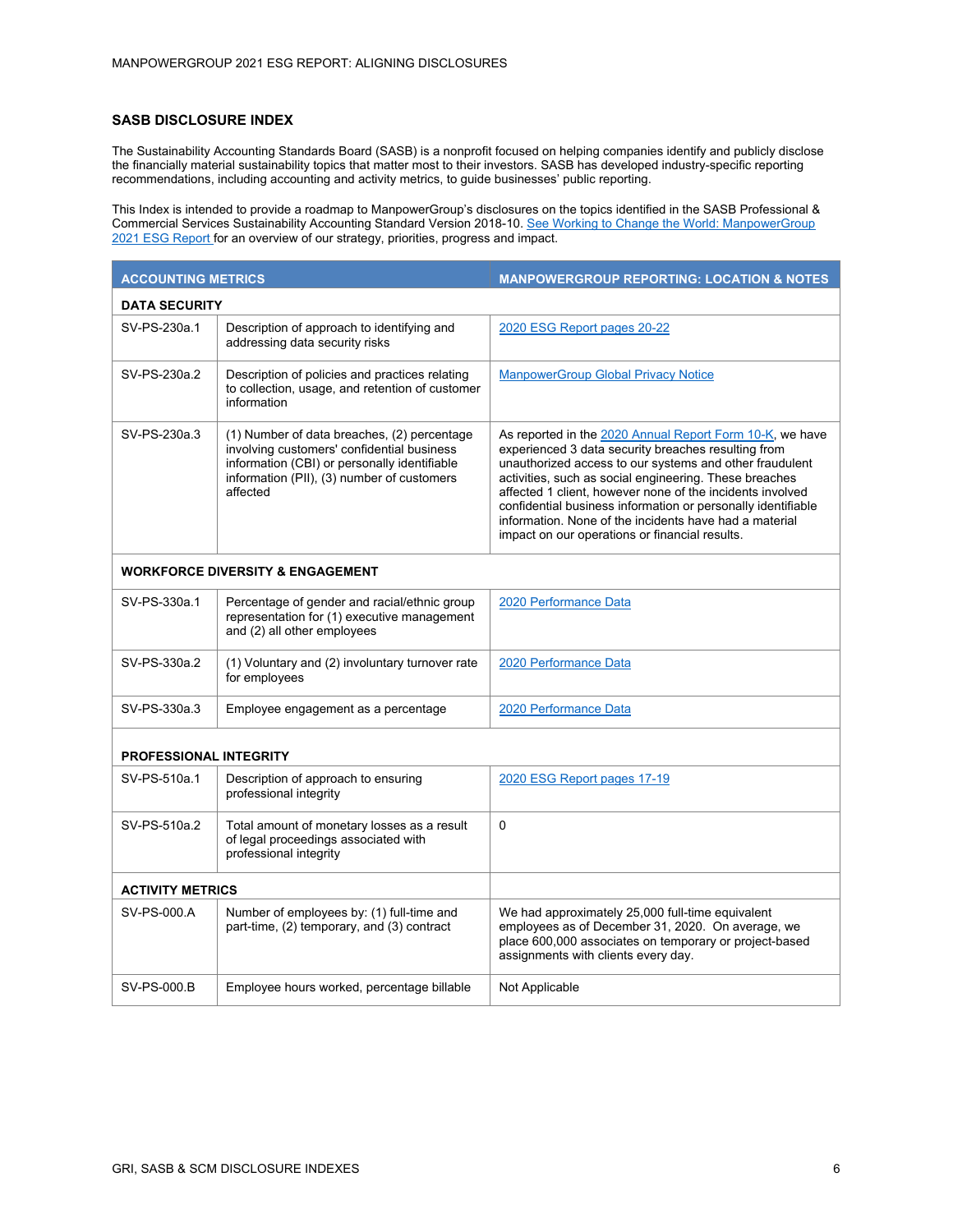## **STAKEHOLDER CAPITALISM METRICS DISCLOSURE INDEX**

The Stakeholder Capitalism Metrics (SCM) developed by the World Economic Forum (WEF) International Business Council define a core set of metrics and disclosures to align companies' mainstream reporting on performance against environmental, social and governance (ESG) indicators and track their contributions toward the Sustainable Development Goals (SDGs) on a consistent basis.

In January 2021, ManpowerGroup joined the International Business Council and committed to aligning our reporting to SCM Core metrics. In this index, we have provided links to data and disclosures that are currently available. See Working to Change the World: [ManpowerGroup 2021 ESG Report f](https://library.manpowergroup.eu/story/working-to-change-the-world-2021/page/1)or an overview of our strategy, priorities, progress and impact.

| <b>SCM CORE METRICS AND DISCLOSURES</b> |                                                                                                                                                                                                                                                                                                                                                | <b>MANPOWERGROUP REPORTING: LOCATION</b><br>& NOTES                                                             |  |
|-----------------------------------------|------------------------------------------------------------------------------------------------------------------------------------------------------------------------------------------------------------------------------------------------------------------------------------------------------------------------------------------------|-----------------------------------------------------------------------------------------------------------------|--|
| <b>PRINCIPLES OF GOVERNANCE</b>         |                                                                                                                                                                                                                                                                                                                                                |                                                                                                                 |  |
| Governing<br>purpose                    | Setting purpose<br>The company's stated purpose, as the expression of the<br>means by which a business proposes solutions to economic,<br>environmental and social issues. Corporate purpose should<br>create value for all stakeholders, including shareholders.                                                                              | Welcome to Working to Change the World                                                                          |  |
|                                         |                                                                                                                                                                                                                                                                                                                                                | 2021 Proxy Statement page 8                                                                                     |  |
|                                         |                                                                                                                                                                                                                                                                                                                                                | 2020 Year in Review CEO Letter                                                                                  |  |
| Quality of                              | Governance body composition                                                                                                                                                                                                                                                                                                                    | 2021 Proxy Statement pages 6-8                                                                                  |  |
| governing<br>body                       | Composition of the highest governance body and its<br>committees by: competencies relating to economic,                                                                                                                                                                                                                                        |                                                                                                                 |  |
|                                         | environmental and social topics; executive or non-executive;<br>independence; tenure on the governance body; number of                                                                                                                                                                                                                         |                                                                                                                 |  |
|                                         | each individual's other significant positions and commitments,<br>and the nature of the commitments; gender; membership of                                                                                                                                                                                                                     |                                                                                                                 |  |
|                                         | under-represented social groups; stakeholder representation.                                                                                                                                                                                                                                                                                   |                                                                                                                 |  |
| Stakeholder                             | Material issues impacting stakeholders                                                                                                                                                                                                                                                                                                         | Our Working to Change the World Plan                                                                            |  |
| engagement                              | A list of the topics that are material to key stakeholders and<br>the company, how the topics were identified and how the                                                                                                                                                                                                                      | <b>Stakeholder Engagement</b>                                                                                   |  |
|                                         | stakeholders were engaged.                                                                                                                                                                                                                                                                                                                     |                                                                                                                 |  |
| Fthical                                 | Anti-corruption                                                                                                                                                                                                                                                                                                                                | <b>Principles of Governance</b>                                                                                 |  |
| behaviour                               | 1. Total percentage of governance body members, employees<br>and business partners who have received training on the<br>organization's anti-corruption policies and procedures, broken<br>down by region.<br>a) Total number and nature of incidents of corruption<br>confirmed during the current year, but related to previous<br>years; and | 2020 Performance Data                                                                                           |  |
|                                         |                                                                                                                                                                                                                                                                                                                                                | 2020 ESG Report pages 17-19                                                                                     |  |
|                                         |                                                                                                                                                                                                                                                                                                                                                | Our <b>Anti-Corruption Policy</b> is publicly available to<br>all business partners, and some business partners |  |
|                                         |                                                                                                                                                                                                                                                                                                                                                | are provided with access to training on our ethics                                                              |  |
|                                         | b) Total number and nature of incidents of corruption<br>confirmed during the current year, related to this year.                                                                                                                                                                                                                              | learning platform.<br>In 2020, there were no confirmed incidents of                                             |  |
|                                         | 2. Discussion of initiatives and stakeholder engagement to<br>improve the broader operating environment and culture, in                                                                                                                                                                                                                        | corruption.                                                                                                     |  |
|                                         | order to combat corruption.                                                                                                                                                                                                                                                                                                                    |                                                                                                                 |  |
|                                         | Protected ethics advice and reporting mechanisms                                                                                                                                                                                                                                                                                               | <b>Principles of Governance</b>                                                                                 |  |
|                                         | A description of internal and external mechanisms for:<br>1. Seeking advice about ethical and lawful behaviour and<br>organizational integrity; and<br>2. Reporting concerns about unethical or unlawful behaviour                                                                                                                             | 2020 ESG Report pages 17-19                                                                                     |  |
|                                         |                                                                                                                                                                                                                                                                                                                                                | <b>Business Ethics Hotline</b>                                                                                  |  |
|                                         | and lack of organizational integrity.                                                                                                                                                                                                                                                                                                          |                                                                                                                 |  |
| Risk and                                | Integrating risk and opportunity into business process                                                                                                                                                                                                                                                                                         | 2020 Annual Report Form 10-K                                                                                    |  |
| opportunity<br>oversight                | Company risk factor and opportunity disclosures that clearly<br>identify the principal material risks and opportunities facing the<br>company specifically (as opposed to generic sector risks), the<br>company appetite in respect of these risks, how these risks                                                                            |                                                                                                                 |  |
|                                         | and opportunities have moved over time and the response to<br>those changes. These opportunities and risks should integrate<br>material economic, environmental and social issues, including<br>climate change and data stewardship.                                                                                                           |                                                                                                                 |  |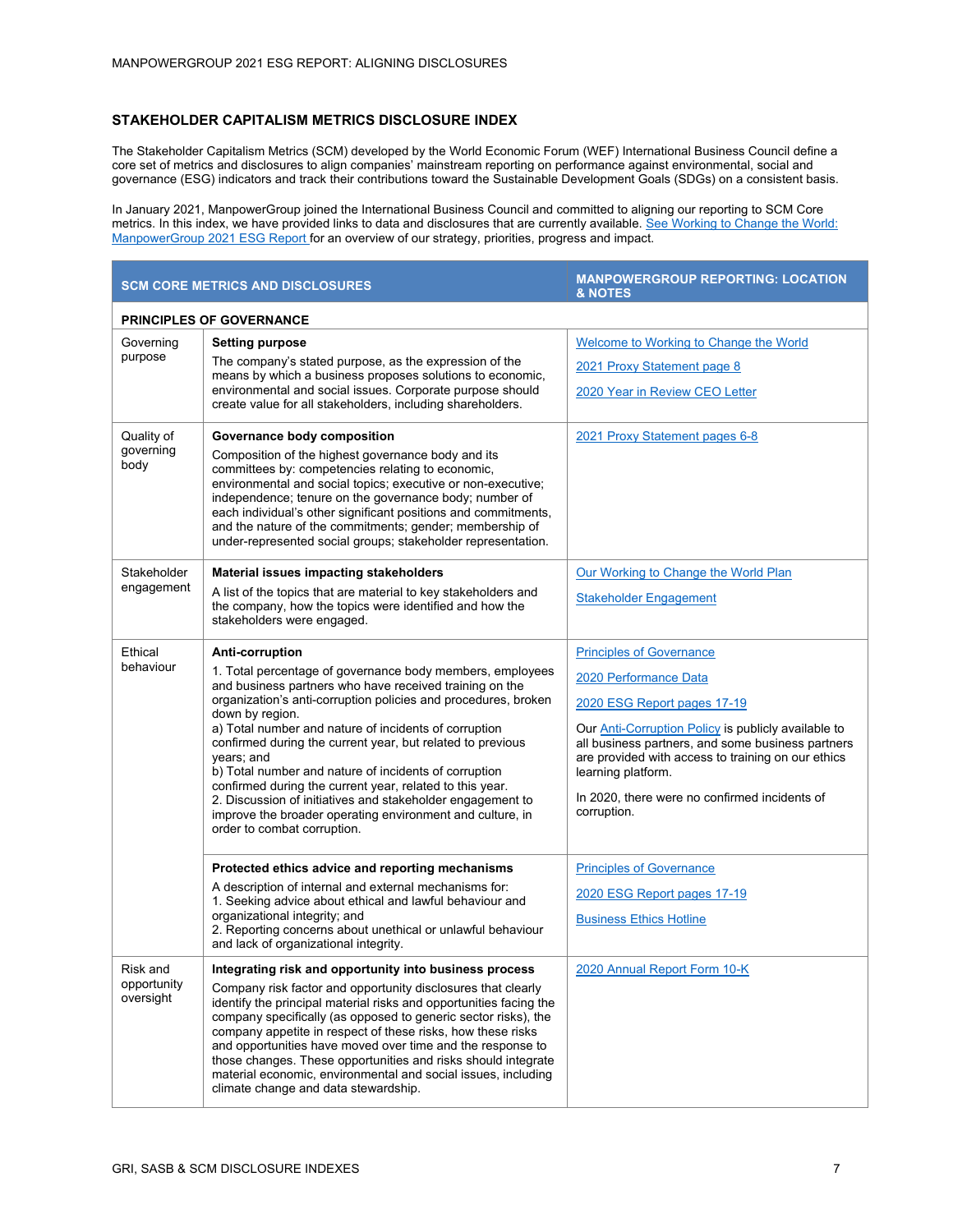| <b>SCM CORE METRICS AND DISCLOSURES</b> |                                                                                                                                                                                                                                                                                                                                                                                                                                                                                                                                                                       | <b>MANPOWERGROUP REPORTING: LOCATION</b><br><b>&amp; NOTES</b>                                                                                                                                                                                                                                                             |  |
|-----------------------------------------|-----------------------------------------------------------------------------------------------------------------------------------------------------------------------------------------------------------------------------------------------------------------------------------------------------------------------------------------------------------------------------------------------------------------------------------------------------------------------------------------------------------------------------------------------------------------------|----------------------------------------------------------------------------------------------------------------------------------------------------------------------------------------------------------------------------------------------------------------------------------------------------------------------------|--|
| <b>PLANET</b>                           |                                                                                                                                                                                                                                                                                                                                                                                                                                                                                                                                                                       |                                                                                                                                                                                                                                                                                                                            |  |
| Climate<br>change                       | Greenhouse gas (GHG) emissions<br>For all relevant greenhouse gases (e.g. carbon dioxide,<br>methane, nitrous oxide, F-gases etc.), report in metric tonnes<br>of carbon dioxide equivalent (tCO2e) GHG Protocol Scope 1<br>and Scope 2 emissions.<br>Estimate and report material upstream and downstream (GHG<br>Protocol Scope 3) emissions where appropriate.                                                                                                                                                                                                     | <b>Planet</b><br>2020 Performance Data                                                                                                                                                                                                                                                                                     |  |
| Climate<br>change                       | <b>TCFD implementation</b><br>Fully implement the recommendations of the Task Force on<br>Climate-related Financial Disclosures (TCFD). If necessary,<br>disclose a timeline of at most three years for full<br>implementation.<br>Disclose whether you have set, or have committed to set,<br>GHG emissions targets that are in line with the goals of the<br>Paris Agreement - to limit global warming to well below 2°C<br>above pre- industrial levels and pursue efforts to limit warming<br>to $1.5^{\circ}$ C – and to achieve net-zero emissions before 2050. | We are beginning to align our disclosures to TCFD<br>guidelines, as evidenced by our CDP Response.<br>We have committed to set GHG emission targets in<br>line with the goals of the Paris Agreement. We plan<br>to submit our targets to the Science-Based Targets<br>initiative for validation in Q3 2021.               |  |
| Nature loss                             | Land use and ecological sensitivity<br>Report the number and area (in hectares) of sites owned,<br>leased or managed in or adjacent to protected areas and/or<br>key biodiversity areas (KBA).                                                                                                                                                                                                                                                                                                                                                                        | Not material.                                                                                                                                                                                                                                                                                                              |  |
| Freshwater<br>availability              | Water consumption and withdrawal in water-stressed<br>areas<br>Report for operations where material: megalitres of water<br>withdrawn, megalitres of water consumed and the percentage<br>of each in regions with high or extremely high baseline water<br>stress, according to WRI Aqueduct water risk atlas tool.<br>Estimate and report the same information for the full value<br>chain (upstream and downstream) where appropriate.                                                                                                                              | Not material.                                                                                                                                                                                                                                                                                                              |  |
| <b>PEOPLE</b>                           |                                                                                                                                                                                                                                                                                                                                                                                                                                                                                                                                                                       |                                                                                                                                                                                                                                                                                                                            |  |
| Dignity and<br>equality                 | Diversity and inclusion (%)<br>Percentage of employees per employee category, by age<br>group, gender and other indicators of diversity (e.g. ethnicity).<br>Pay equality (%)<br>Ratio of the basic salary and remuneration for each employee                                                                                                                                                                                                                                                                                                                         | <b>People and Prosperity</b><br>2020 Performance Data<br><b>People and Prosperity</b>                                                                                                                                                                                                                                      |  |
|                                         | category by significant locations of operation for priority areas<br>of equality: women to men, minor to major ethnic groups, and<br>other relevant equality areas.                                                                                                                                                                                                                                                                                                                                                                                                   |                                                                                                                                                                                                                                                                                                                            |  |
|                                         | Wage level (%)<br>1. Ratios of standard entry level wage by gender compared to<br>local minimum wage.<br>2. Ratio of the annual total compensation of the CEO to the<br>median of the annual total compensation of all its employees,<br>except the CEO.                                                                                                                                                                                                                                                                                                              | ManpowerGroup complies with minimum wage<br>laws in every jurisdiction in which we operate. We<br>are subject to regulations that govern wage levels<br>in many countries, as well as industry-level<br>collective bargaining agreements in a few markets.<br>We disclose CEO pay ratio in 2020 Annual Report<br>Form 10-K |  |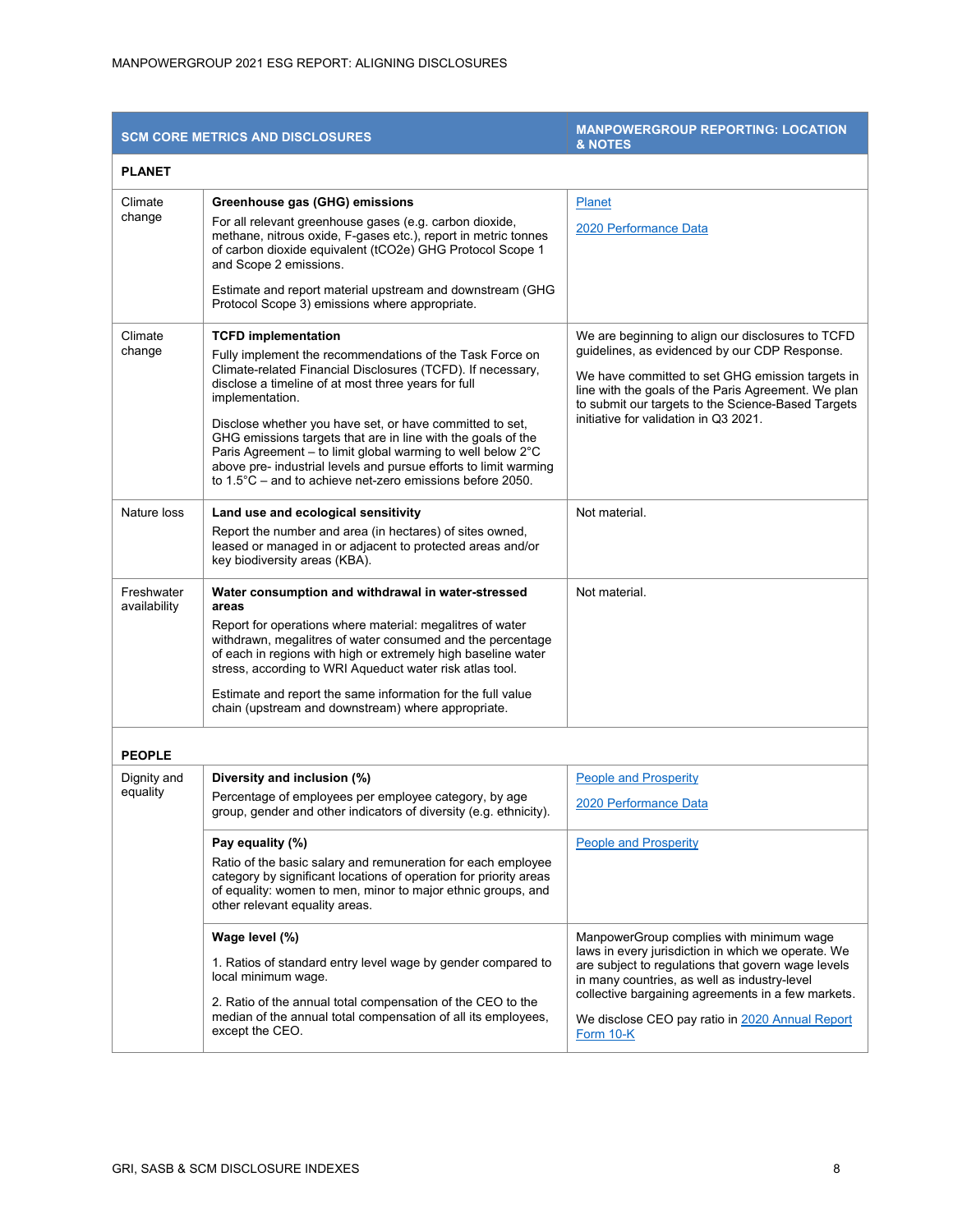| <b>SCM CORE METRICS AND DISCLOSURES</b> |                                                                                                                                                                                                                                                                                                                                                                                                                                                                                                                                                                                                                                                                                                                                                                      | <b>MANPOWERGROUP REPORTING: LOCATION</b><br>& NOTES                                                                                                                                                                                              |
|-----------------------------------------|----------------------------------------------------------------------------------------------------------------------------------------------------------------------------------------------------------------------------------------------------------------------------------------------------------------------------------------------------------------------------------------------------------------------------------------------------------------------------------------------------------------------------------------------------------------------------------------------------------------------------------------------------------------------------------------------------------------------------------------------------------------------|--------------------------------------------------------------------------------------------------------------------------------------------------------------------------------------------------------------------------------------------------|
| Dignity and<br>equality                 | Risk for incidents of child, forced or compulsory labour<br>An explanation of the operations and suppliers considered to<br>have significant risk for incidents of child labour, forced or<br>compulsory labour. Such risks could emerge in relation to:<br>a) type of operation (such as manufacturing plant) and type of<br>supplier; and<br>b) countries or geographic areas with operations and suppliers<br>considered at risk.                                                                                                                                                                                                                                                                                                                                 | <b>Human Rights Due Diligence Framework</b>                                                                                                                                                                                                      |
| Health and<br>well-being                | Health and safety (%)<br>The number and rate of fatalities as a result of work-related<br>injury; high-consequence work-related injuries (excluding<br>fatalities); recordable work-related injuries; main types of work-<br>related injury; and the number of hours worked.<br>An explanation of how the organization facilitates workers'<br>access to non-occupational medical and healthcare services,<br>and the scope of access provided for employees and workers.                                                                                                                                                                                                                                                                                            | <b>People and Prosperity</b><br>2020 Performance Data<br>ManpowerGroup offers health insurance to<br>employees and associates in most jurisdictions<br>where such benefits are not legally required. See<br>2020 Annual Report Form 10-K, page 9 |
| Skills for the<br>future                | Training provided (#, \$)<br>Average hours of training per person that the organization's<br>employees have undertaken during the reporting period, by<br>gender and employee category (total number of hours of<br>training provided to employees divided by the number of<br>employees).<br>Average training and development expenditure per full time<br>employee (total cost of training provided to employees divided<br>by the number of employees).                                                                                                                                                                                                                                                                                                           | <b>People and Prosperity</b><br>2020 Performance Data<br>2020 Social Impact Report<br>2020 ESG Report pages 4-10                                                                                                                                 |
| <b>PROSPERITY</b>                       |                                                                                                                                                                                                                                                                                                                                                                                                                                                                                                                                                                                                                                                                                                                                                                      |                                                                                                                                                                                                                                                  |
| Employment<br>and wealth<br>generation  | Absolute number and rate of employment<br>1. Total number and rate of new employee hires during the<br>reporting period, by age group, gender, other indicators of<br>diversity and region.<br>2. Total number and rate of employee turnover during the<br>reporting period, by age group, gender, other indicators of<br>diversity and region.                                                                                                                                                                                                                                                                                                                                                                                                                      | <b>People and Prosperity</b><br>2020 Performance Data                                                                                                                                                                                            |
|                                         | <b>Economic contribution</b><br>1. Direct economic value generated and distributed (EVG&D),<br>on an accruals basis, covering the basic components for the<br>organization's global operations, ideally split out by:<br>- Revenues<br>- Operating costs<br>- Employee wages and benefits<br>- Payments to providers of capital<br>- Payments to government<br>- Community investment<br>2. Financial assistance received from the government: total<br>monetary value of financial assistance received by the<br>organization from any government during the reporting period.<br><b>Financial investment contribution</b><br>1. Total capital expenditures (CapEx) minus depreciation,<br>supported by narrative to describe the company's investment<br>strategy. | 2020 Annual Report Form 10-K<br><b>People and Prosperity</b><br>2020 Social Impact Report<br>2020 Annual Report Form 10-K                                                                                                                        |
|                                         | 2. Share buybacks plus dividend payments, supported by<br>narrative to describe the company's strategy for returns of<br>capital to shareholders.                                                                                                                                                                                                                                                                                                                                                                                                                                                                                                                                                                                                                    |                                                                                                                                                                                                                                                  |